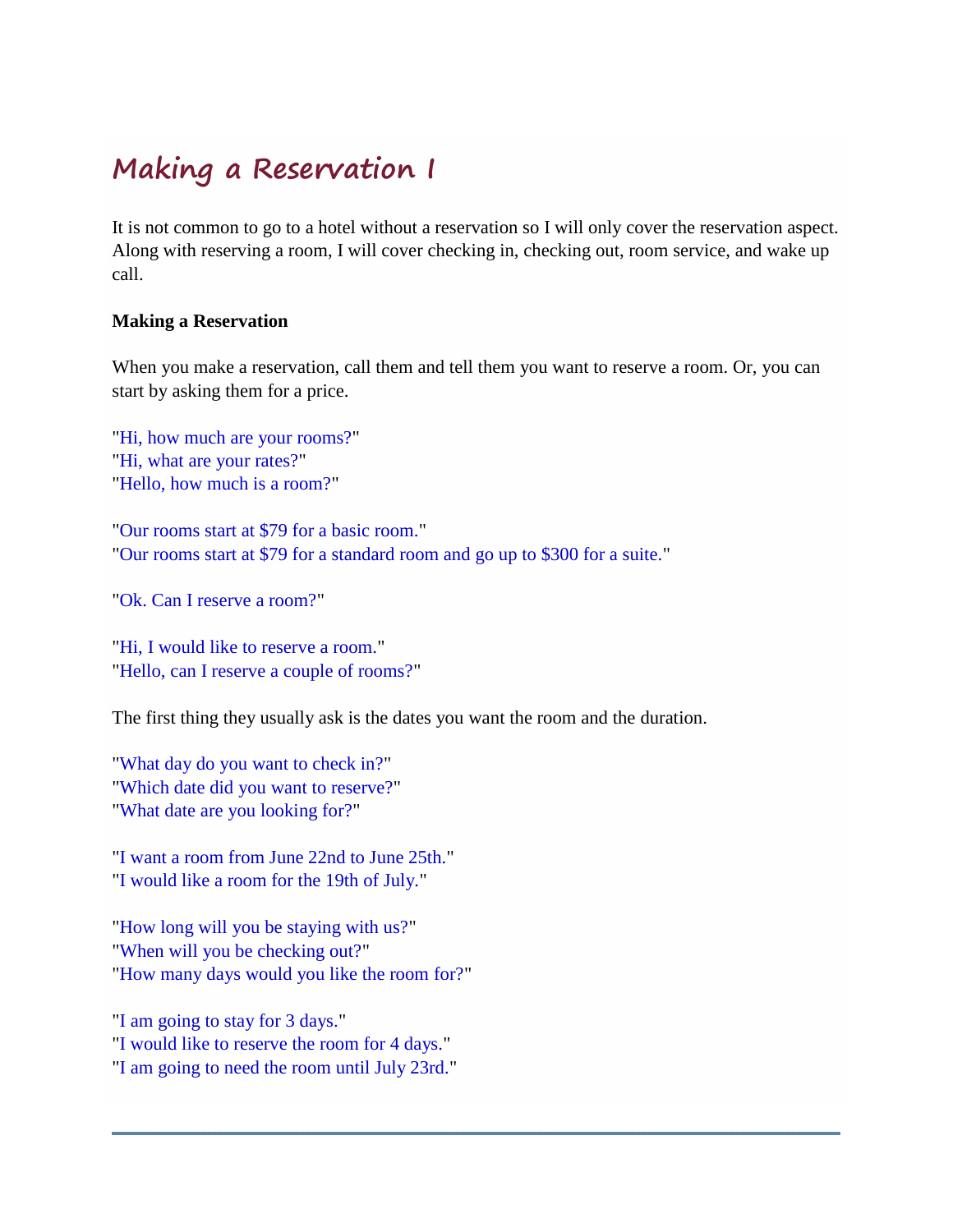# **Making a Reservation II**

The next series of questions covers how many people and how many rooms. Some hotels charge by number of rooms and number of adults, and some hotels charge by number of rooms only.

"How many rooms will you need?" "Is this for only one room?" "How many rooms would you like to reserve?" "How many rooms should I reserve for you?"

"I will only need one room." "I am going to need two rooms."

"How many adults will be in your party?" "How many total children will be with you?"

"Just two adults." "A total of four adults." "I will be alone."

"A total of 2 adults and 2 children." "One adult and 2 children."

### **Making a Reservation III**

After they determine how many rooms and how many total people, they will ask you what type of bed you want.

"Would you like a single king size bed, or two double size beds in the room?" "Will a single king size bed be ok?" "We only have a room with two double size beds. Will that be ok?"

"Do you want a smoking room or a non smoking room?" "Do you prefer a smoking or non smoking room?"

"I would like a smoking room." "Can I have a non smoking room?" "Either is fine." "I don't have a preference."

You will have to provide your credit card number to reserve the room.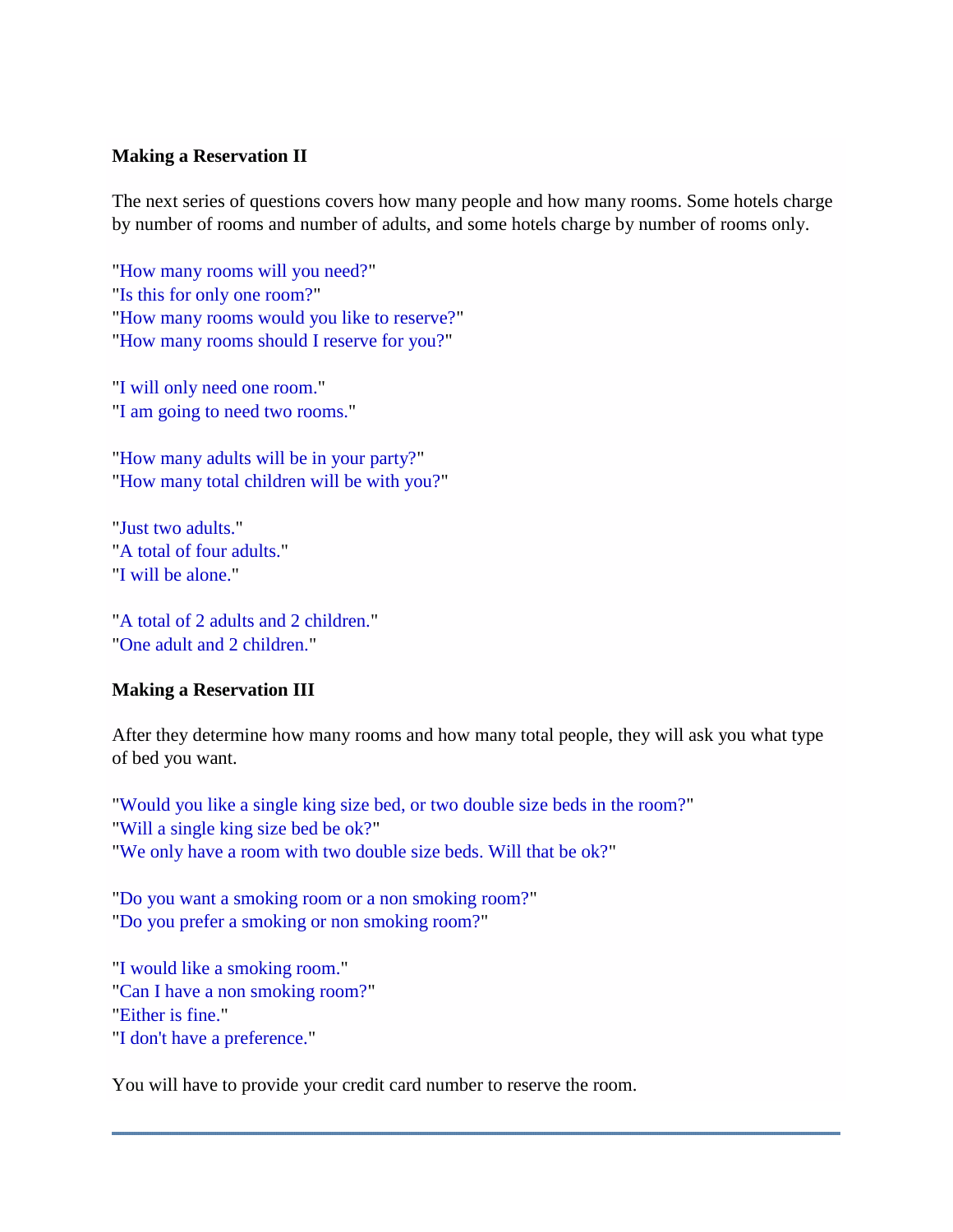"Can I get a credit card number?" "Can I have your credit card number?" "What is your credit card number?"

Finally, they will repeat all the information back to you.

"Ok, Mr. Lee. I have one smoking room reserved for July 19th till July 22nd. The total comes to \$256.78 after tax. If you need to cancel, please call us 24 hours before July 19th. Can I help you with anything else?"

# **Checking In and Checking Out**

Checking in is pretty simple, you just need to go to the counter and say that you are checking in.

```
"Hi, I am checking in."
"Hi, I have a reservation and I am checking in."
```
They will ask you for your credit card and a photo ID. They might confirm your information and you should receive your keys. Here are some questions to ask during this time.

```
"Where is the elevator?"
"Do you have concierge service here?"
"Do you have a map of the city?"
"What time should I check out by?"
"What time is check out?"
```
Checking out is just as simple. You go to the counter and say, "I am checking out." At this time, you should return the keys. They might ask you to sign something or ask you if the credit card on file is ok to charge.

"Should we charge the credit card on file or did you want to use a different card?" "Your credit card will be charged a total of \$256.78. Can you sign on the bottom?"

"Thank you for staying with us. We look forward to seeing you again."

# **General Things**

If you need a wake up call, you can call the front desk.

"Can I have a wake up call?"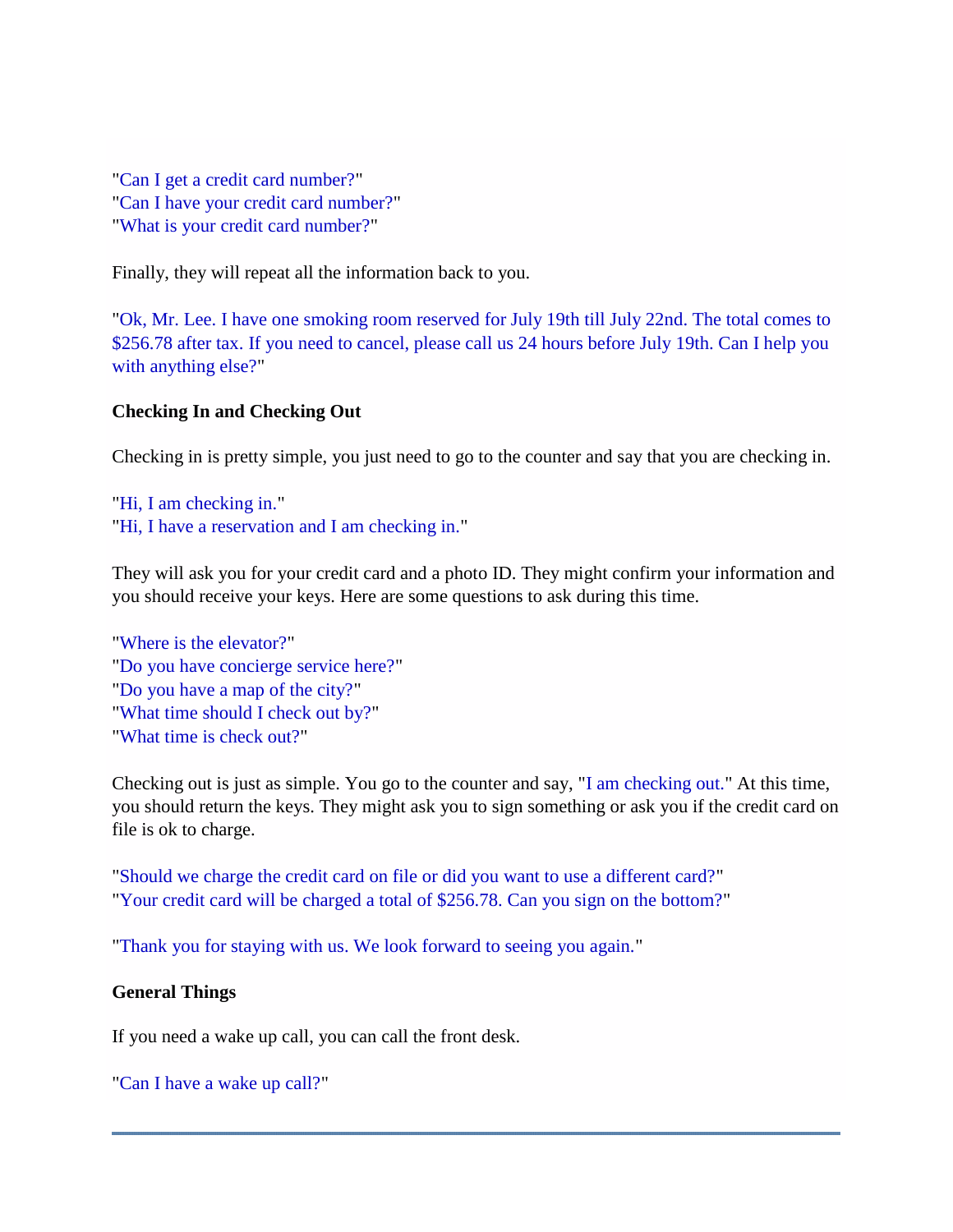"What time would you like your wake up call?"

"At 7:30 am please."

Room service is available but they have hours of operation. The menu in the room should indicate what times they serve hot food, and the menu will show a list of items that are available 24 hours a day. If you can't find the times, you can ask the front desk.

"What are the hours for room service?"

"They serve hot food from 5:30am to 11:00pm. They also have a list of items you can select from during off hours."

If you need help with your luggage, the person that does this is called a bellman, a bellhop, or a bellboy. The most common term is a bellman so I will use that terminology here.

The person that gives advice on city activities, recreation, places to dine, and general questions is called a concierge.

If a person parks the car for you, they are called a valet.

Regular motels and inns might not have these additional services. Even some hotels do not have them. But if you are staying at a nice hotel, you can ask for them.

```
"Do you have a bellman here?"
"Do you have a concierge?"
```
Only some hotels have valet service. If someone parked the car for you and you can't find someone, you can ask someone else the following questions.

"Where is the valet attendant?" "Can you get someone to get my car?"

Remember that if you use these premium services, you should tip. Also remember that you might not know they are helping you. For example, when you check in, a person might ask if you need help with your bags. If you say yes, then you are using the bellman services. So remember to tip if you do. If you don't want to tip, you don't have to, but it is a little rude. Finally, if you don't want any help, just tell them, "No thank you."

### **Hotel Checking In - Interactive Practice**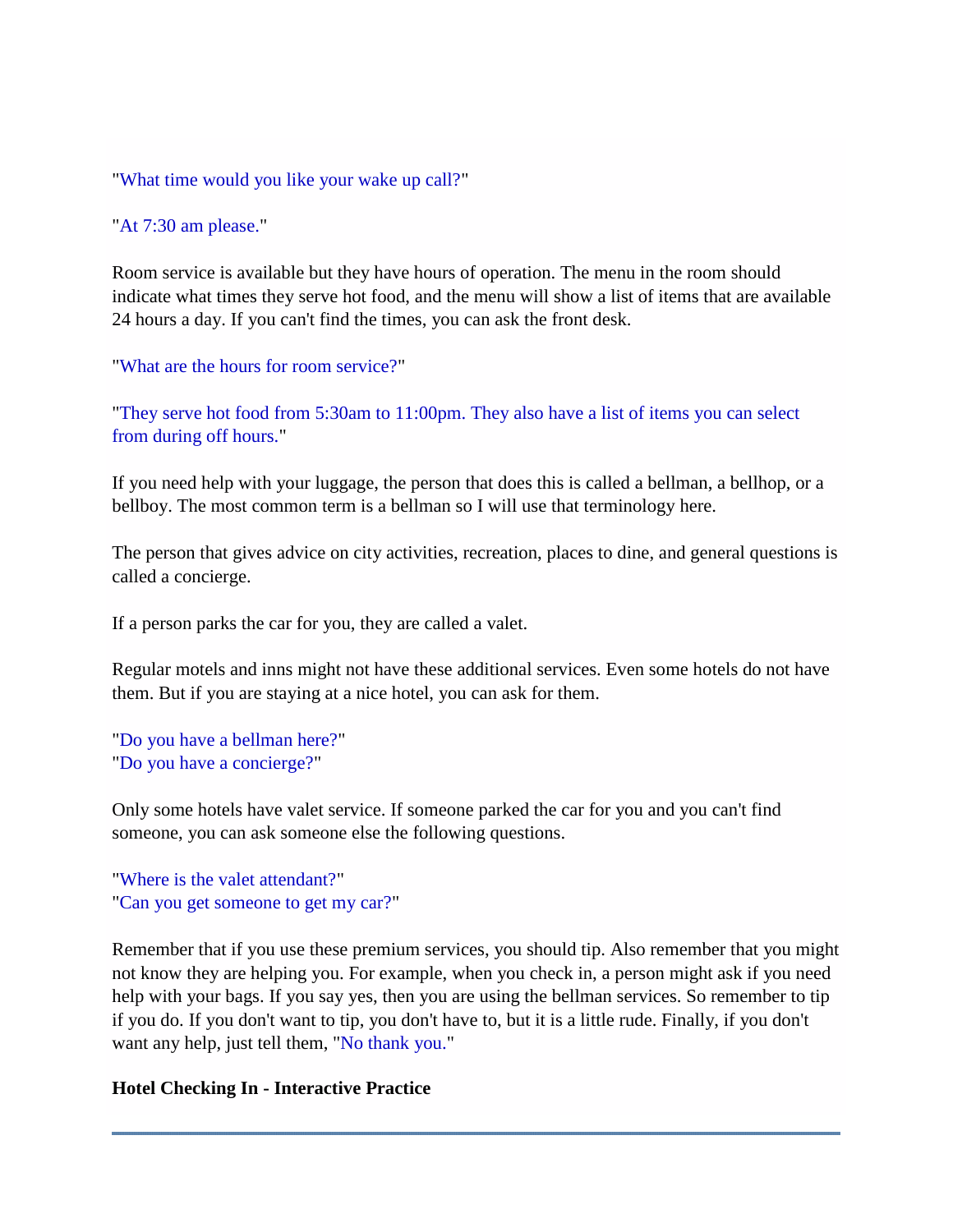Click on Listen All and follow along. After becoming comfortable with the entire conversation, become Person A by clicking on the Person A button. You will hear only Person B through the audio file. There will be a silence for you to repeat the sentences of Person A. Do the same for Person B. The speed of the conversation is native speed. Use the pause button if the pause between each sentence is too fast for you. After practicing several times, you will be able to speak as fast as a native.

# 1

- A: "Thank you for calling Great Hotel. How may I help you?"
- B: "I would like to rent a room, but how much do you charge a night?"
- A: "Our prices start at \$79 a night for a standard room."
- B: "Great. Can you reserve a room for me?"
- A: "Sure. What day are you coming in?"
- B: "I will be checking in on August 3rd."
- A: "How many days do you need the room for?"
- B: "I'll need it for three nights."
- A: "Ok. I have you coming in on the 3rd of August and checking out on the 6th. Is that correct?"

B: "Yes."

- A: "How many total adults?"
- B: "Two adults and two kids."
- A: "How old are the children?"
- B: "10 and 12."
- A: "Would you like one room or two rooms?"
- B: "Just one is fine."
- A: "Would you like a smoking room or a non smoking room?"
- B: "Non smoking room please."
- A: "Can I have your last name?"
- B: "Park."
- A: "Your first name"
- B: "Young. That's Y O U N G."

A: "Let me confirm your information Mr. Park. I have one non smoking double room with 2 adults and 2 children from August 3rd to August 6th. Is this correct?"

B: "Yes."

- A: "The total comes to \$256.78. Can I get your credit card number?"
- B: "Sure. It is 444444444444."
- A: "What is the name on the credit card?"
- B: "Young Park."

A: "I have the room reserved for you. If you need to cancel, please call us 24 hours before your check in date. Failure to cancel will result in a one day charge on your credit card. Is there anything else I can do for you?"